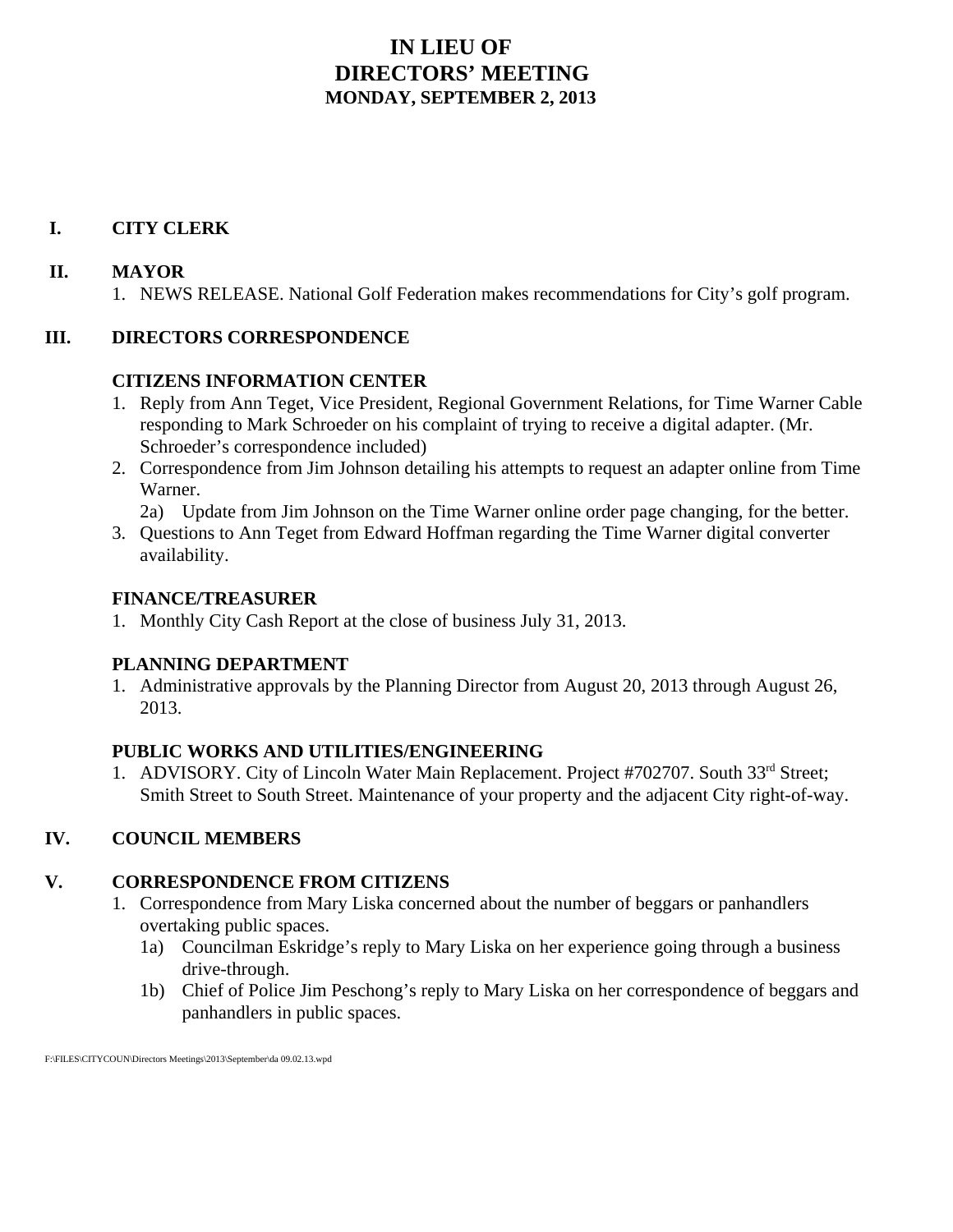

# **NEWS RELEASE**

**MAYOR CHRIS BEUTLER** lincoln.ne.gov

### **PARKS AND RECREATION DEPARTMENT**

2740 "A" Street, Lincoln, NE 68502, 441-402-7847

**FOR IMMEDIATE RELEASE:** August 26, 2013 **FOR MORE INFORMATION:** Lynn Johnson, Parks and Recreation, 402-441-8265

### **NATIONAL GOLF FEDERATION MAKES RECOMMENDATIONS FOR CITY'S GOLF PROGRAM** *Financial analysis to be completed before public meeting*

The public is invited to review a report on the City's golf program, the result of a study conducted by the National Golf Foundation (NGF). The report is available at golf.lincoln.ne.gov, and copies of the executive summary are available at City golf course clubhouses and the Parks and Recreation office at 2740 "A" Street.

Earlier this year, Parks and Recreation Department retained the NGF to complete a sustainability study of the City's golf program and to issue recommendations to improve operations. The NGF looked at operations of the City's four 18-hole golf courses (Highlands, Holmes, Mahoney and Pioneers) and the 9-hole Ager Junior Golf Course. Local golfers were encouraged to complete a survey as part o the study.

The City also is conducting a financial analysis of the municipal golf program this month. Once that is completed, a community meeting will be planned in cooperation with the Lincoln City Golf Advisory Committee and the Parks and Recreation Advisory Board to discuss the NGF report and the financial analysis.

The key recommendations made by NGF include the following:

- Operate the 18-hole golf courses under a single management structure, ideally as a management contract.
- Provide general fund assistance to the Ager Golf Course, and move operation of the facility to the Recreation Division.
- Modify the fee structure positioning Highlands Golf Course as a premier facility and Mahoney Golf Course as a value facility.
- Expand electronic and print marketing.
- Invest about \$3 million in improvements and repairs to the courses.
- Make the facilities more appealing to women golfers.
- Implement a new point of sale system for fees and clubhouse merchandise.

**- more -**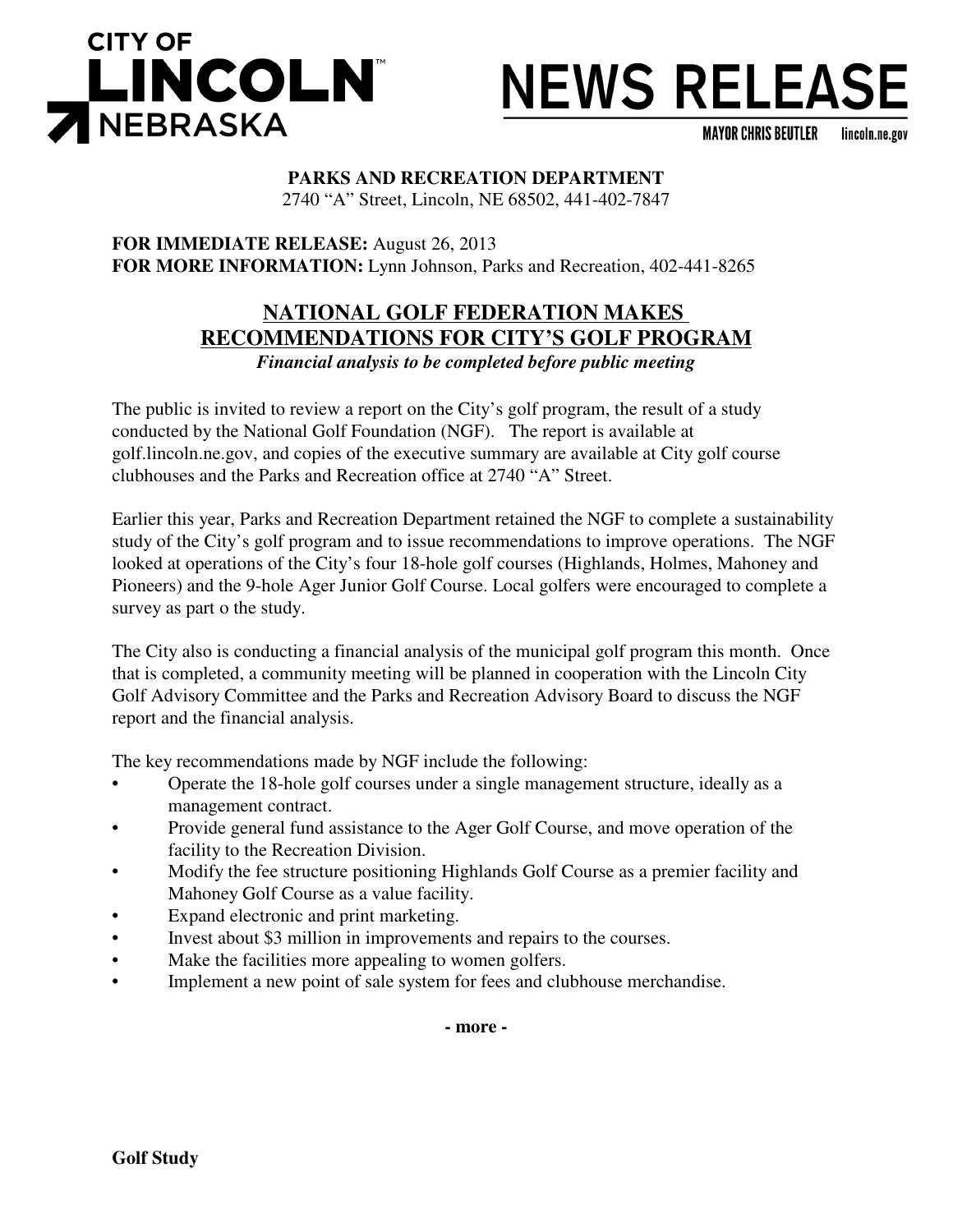Lynn Johnson, City Parks and Recreation Director, thanked the NGF for its review. "The findings and recommendations of the NGF and the upcoming community discussions are important in charting the future course for our City golf program," he said. "Currently revenues are not adequate to cover annual operating expenses and provide for ongoing repair and replacement costs to keep the courses and facilities in good operating condition. We recognize that difficult decisions need to be made to sustain the program. We encourage the golfing community to review the recommendations of the NGF as well as the financial analysis and provide comments and recommendations."

More information on the Parks and Recreation Department and the municipal golf program is available at parks.lincoln.ne.gov.

- 30 -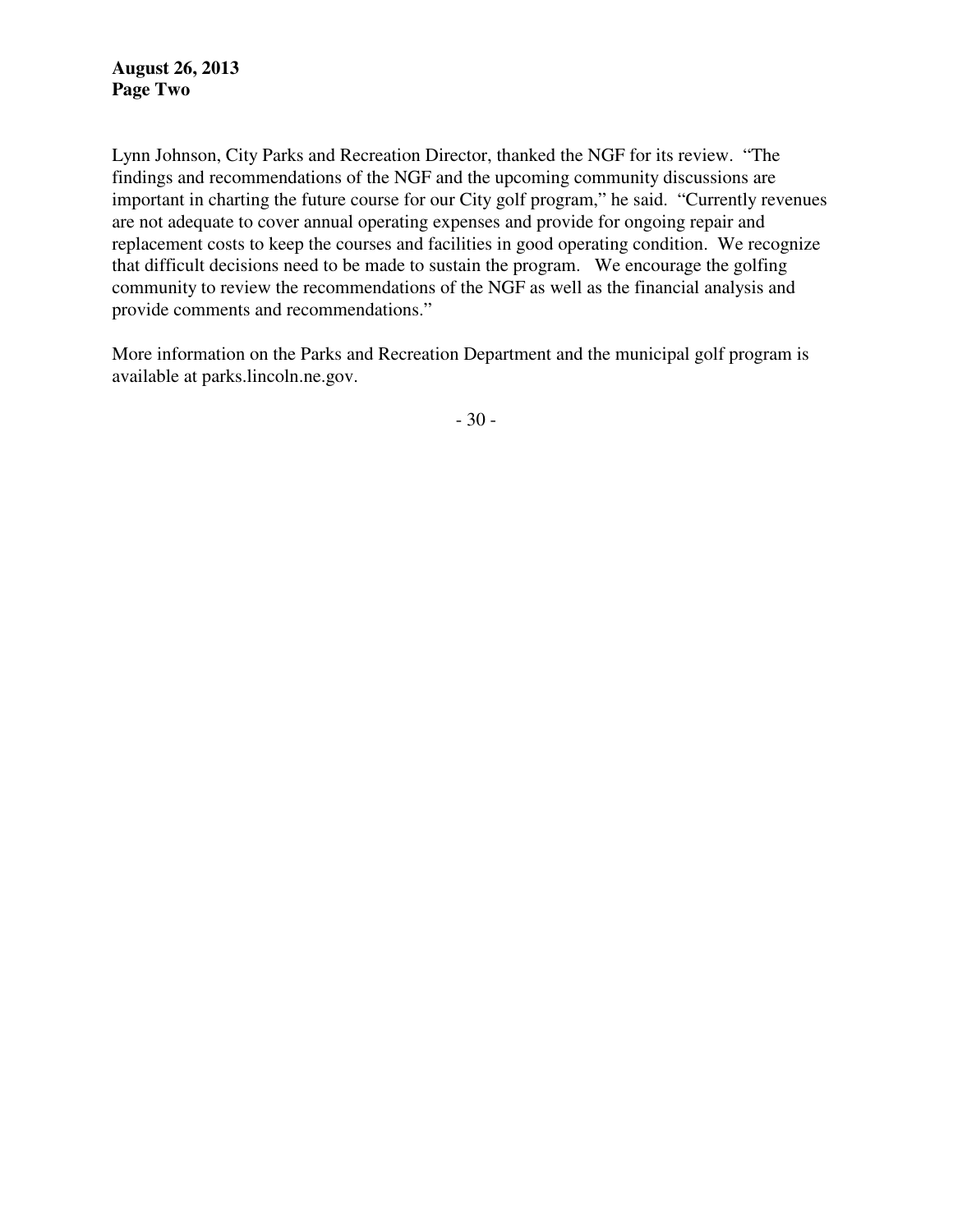**From:** Council Packet **Subject:** Complaint TWC - Digital Converter Availability From: Teget, Ann [mailto:ann.teget@twcable.com] Sent: Monday, August 26, 2013 3:42 PM Subject: RE: Complaint TWC - Digital Converter Availability I spoke with this customer today and he was satisfied to be sent a DA in the mail. We've got him all set up. Ann Teget Vice President, Government Relations Missouri-Nebraska-Kansas Office: 402.421.0378 Cell: 816.401.1751 -----Original Message----- From: Diane K. Gonzolas [mailto:dgonzolas@lincoln.ne.gov] Sent: Monday, August 26, 2013 12:34 PM ubject: FW: Complaint TWC - Digital Converter Availability -----Original Message----- From: Mark Schroeder [mailto:farmermark@windstream.net] Sent: Friday, August 23, 2013 2:00 PM To: Diane K. Gonzolas Subject: Complaint TWC - Digital Converter Availability I wasted an hour today attempting to acquire a Digital Adapter as promised in TWC August 23 letter to customers. Letter attached. Upon trying to order online under my account, "Not available..." Upon call calling 855-286-1736, "Not available". After 25 minutes of transfers finally getting to local office. "Not available until mid to late September and only available by office pickup or by \$39.95 install. Please check back then" The letter clearly states available now and "easy for you to order online..." The switchover to digital by charging for equipment to get channels I have always had is in effect a rate increase. This rate increase and customer service is not acceptable. Another example of TWC monopoly in Lincoln treating customers however they wish. TimeWarner needs to be forced to follow through on their promises (offer of Digital Adapter). Equipment requirements including installation, created by a system change by TWC should not incur additional fees or charges to existing customer, without approval by the Committee, of which I would oppose. Mark Schroeder 1505 Elba Ct Lincoln, NE 68521 402-450-6332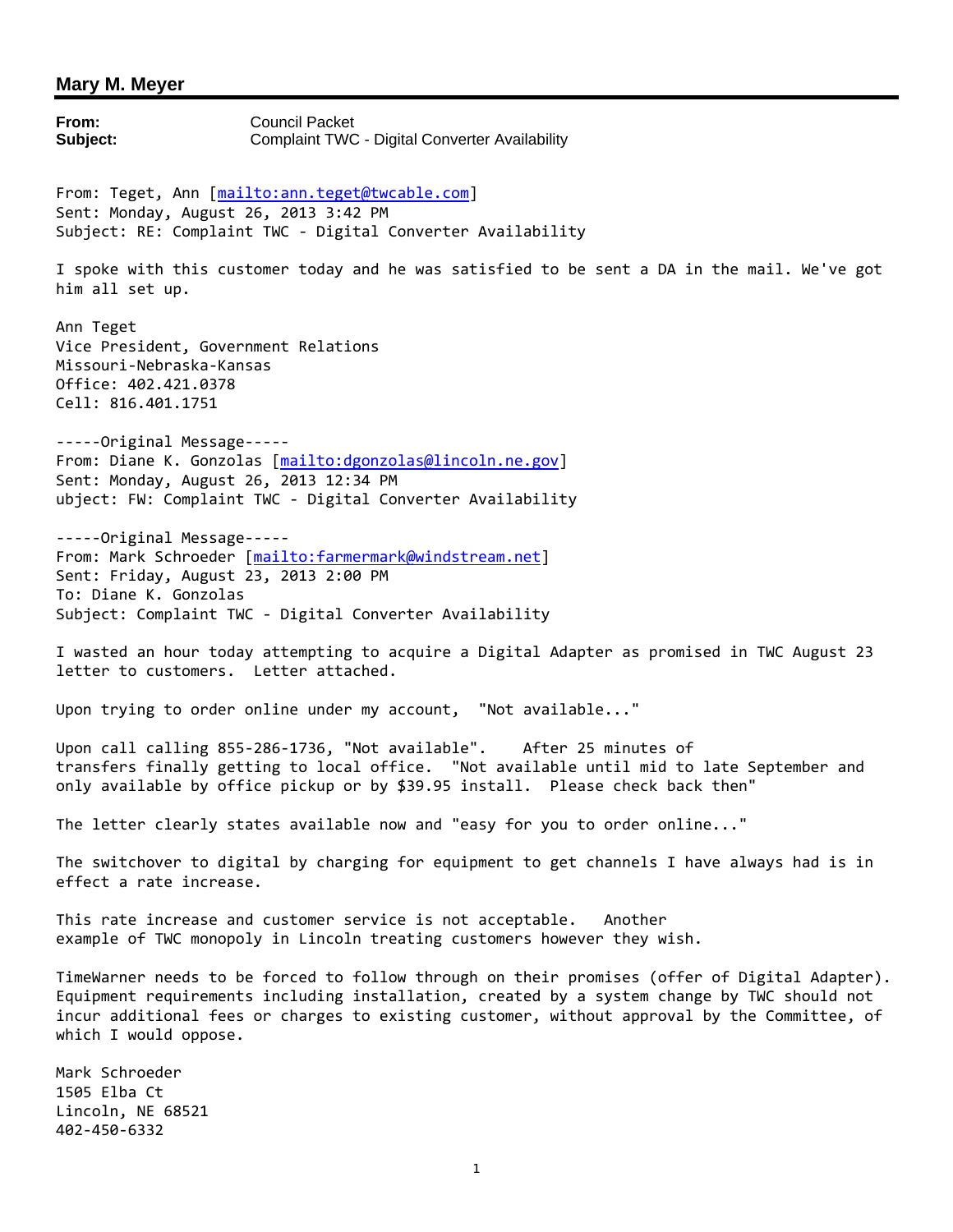**From:** Council Packet **Subject:** Complaint TWC - Digital Converter Availability

-----Original Message----- From: JimJohnson [mailto:JimJohnson@neb.rr.com] Sent: Tuesday, August 27, 2013 7:31 AM To: Ed Hoffman; Teget, Ann; Diane K. Gonzolas; Rick D. Hoppe; Council Packet; Subject: RE: Complaint TWC - Digital Converter Availability

After reading this, I've tried the online order request, and I received the message "We are unable to process an online order for your account. Please contact us so we can assist you." (The "contact us" links to https://www.timewarnercable.com/en/residentialhome/support/contact-us.html

which, after entering my ZIP code so that TWC can serve me better, first displays a couple of nasty big red messages about CBS, Showtime/The Movie Channel, and Smithsonian, as well as our own KMTV; further down the page there is a complaint form that I could fill out if I wanted to. I've not found the TWC website to be very user friendly when I've used it in the past, am guessing that this time would be no different. (But don't send me a digital adapter, Ann; I'll probably need one but wiould prefer to go through the same channels as the average customer, so I know what it's like.)

I'm guessing that the error message is there just because the adapters haven't been shipped to Lincoln yet, but if that's the case it's not good practice to display an error message rather than a "Not yet available in your area; please retry on or after <whatever date>" message. Or even better would be to "warehouse" the request and send a message back to the user that it would be shipped out when available, with an estimated date. But I guess that kind of thinking didn't occur to those who wrote the web page.

And the customer's information about the installation charge is right, plus or minus four cents; I've received the customer letter in the mail, and down at the bottom, in very fine print which my 55-year-old eyes can't read very well, it says "Customers may go to any service center to pick up a Digital Adapter or choose the self-install kit ship option in which the equipment will be mailed to customer's mailing address provided. If customer prefers, a Time Warner Cable technician can deliver and install a Digital Adapter for a trip charge of \$39.99."

That's the extent of my investigation; I'll try again in mid-September to see what happens.

Jim Johnson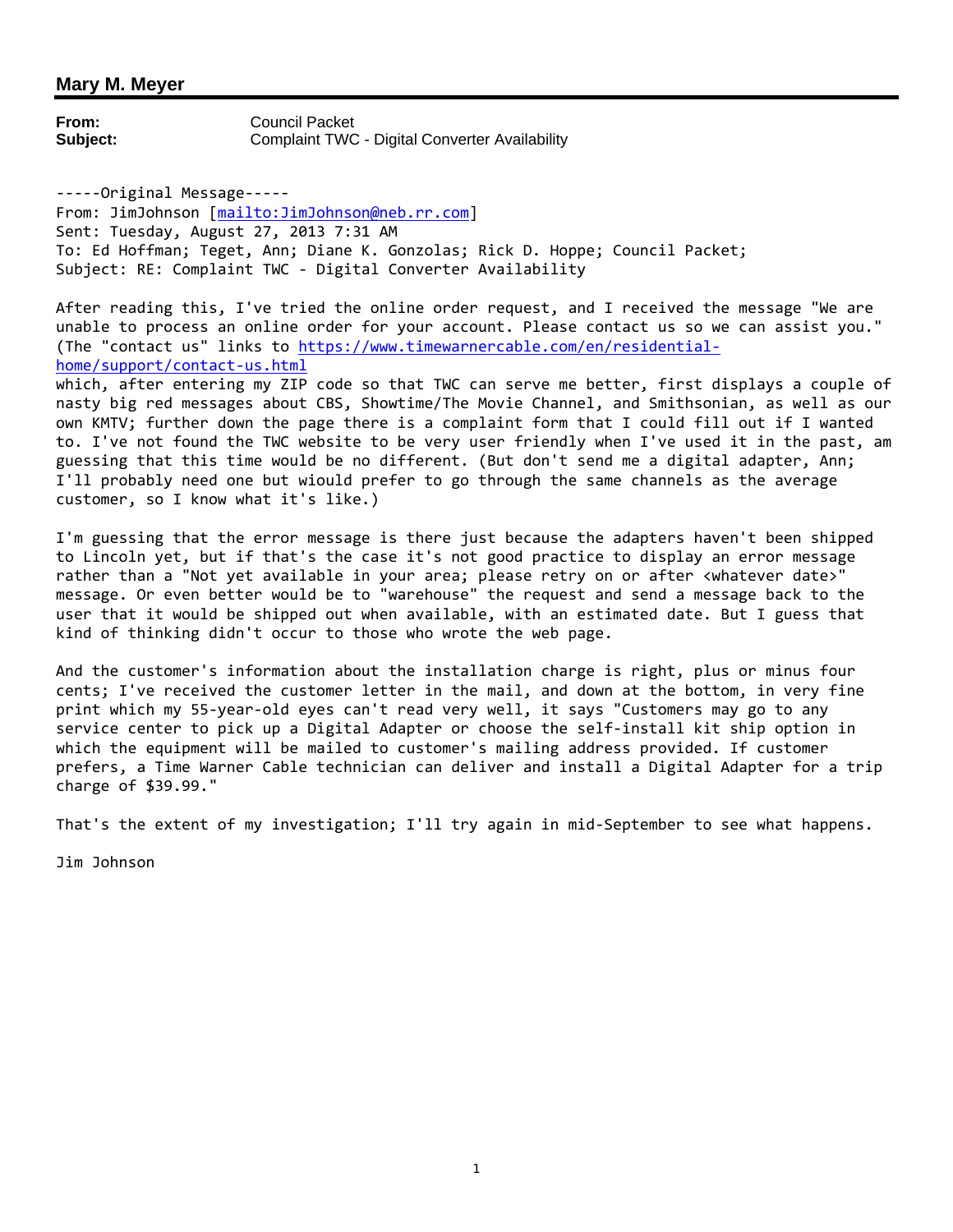**From:** Council Packet **Subject:** Complaint TWC - Digital Converter Availability

-----Original Message----- From: JimJohnson [mailto:JimJohnson@neb.rr.com] Sent: Wednesday, August 28, 2013 2:50 AM Subject: RE: Complaint TWC - Digital Converter Availability

An update:

Sometime during the day yesterday (Tuesday 8/27) the online order page changed, for the better. Thought it was acceptable to me as a consumer, but played with it for a few minutes and it's still quite not perfect. I'd maybe give it an A for the handling of the Online Order option, but a B- for the website's explanation of other options.

Here is what now happens:

If I go to the web address given in the letter, twc.com/digitaladapter , I now get the following, as soon as the system "knows" that I live in Lincoln:

In the section regarding online ordering, all is now well, at least for this customer. Where yesterday there was a button which gave me the error message that I'd mentioned on yesterday's email, I now see no button; instead there is text that tells me "Online ordering will be available soon. Please check back, and you'll be able to order online and have the Digital Adapter mailed to you at no charge." So far so good; if it would just stop there all would be well, and I'd give it an A. But it tries to be helpful and suggest other options; a good thing to do, but I'm skeptical based on the information that Mr. Schroeder gave us in his complaint.

If first gives me the same phone number he mentioned, 1-855-286-1736; Mr. Schroeder says that the number had told him it wasn't available, and he went through being on hold for 25 minutes before finally getting a local number and finding out that the service was not available. Hopefully with the revision to the Online Order section the customer would now understand that if the 855 number wasn't available, probably might as well wait for a few weeks and try again.

But who knows; I'd just as soon not have people doing the 25 minute wait time if they think phoning might bring better results.

And below the phone number option it also gives the option to "Visit Time Warner Cable Stores"; there is a link to nine store addresses.

(The only one listed with a local phone number is, oddly, the one at Crete True Value Hardware; any guesses as to whether the good folks at Crete True Value have any idea of when the TWC Digital Adapters will be available?) It would be interesting to actually go visit one of the offices and ask about Digital Adapters, and see if the offices are actually equipped to handle my order, but based on Mr.

Schroeder's letter and the message which is now online, I'm guessing that it would just be a wasted trip.

Conclusion (as a customer): A for the way that the Online section is now being handled, Bfor the rest of it; maybe a final score of B.

Jim Johnson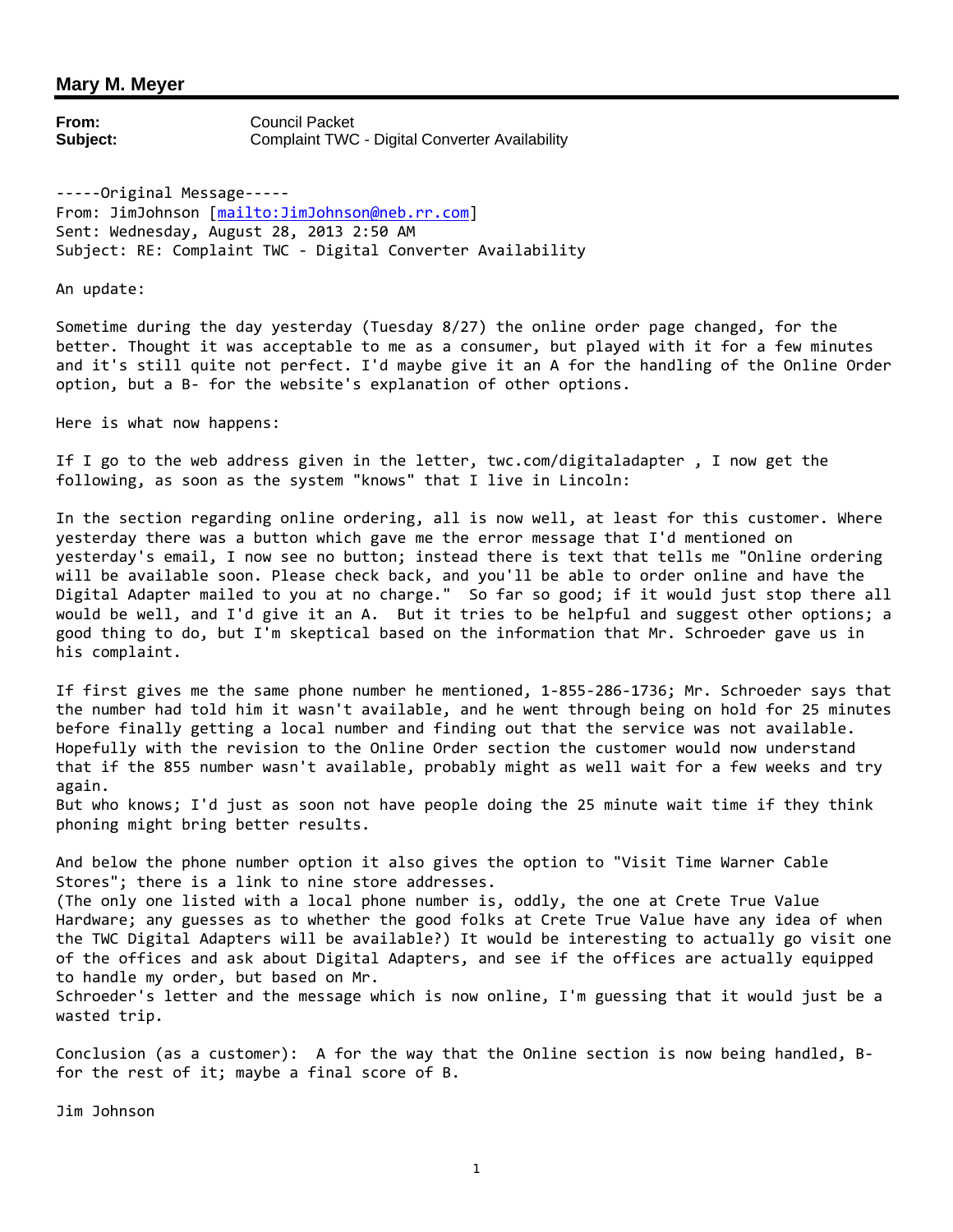**From:** Council Packet **Subject:** Complaint TWC - Digital Converter Availability -----Original Message----- From: Ed Hoffman [mailto:Ed@CADALAW.com] Sent: Monday, August 26, 2013 4:04 PM To: Teget, Ann; Diane K. Gonzolas; Rick D. Hoppe; Council Packet; Subject: RE: Complaint TWC - Digital Converter Availability Ann: Can you please comment on his statements that: 1. There is not a quick and efficient method in place at the present time for customers to get their converter box? If it is in place, please tell us what the procedure is for TW customers to obtain the converter box a. online, b. by phone order, c. by local pick up? Is the local TW office phone number being posted online (and if so where) for customers to use if they desire to p/u the box themselves locally? 2. Is the \$39.95 rate for installation correct? I believe this was something you were going to obtain for us after the meeting.

3. Were you able to confirm whether this customers statements were accurate as to the difficulties he experienced?

Thank you.

Sincerely,

Edward F. Hoffman Cada, Cada, Hoffman & Jewson 1024 K Street Lincoln, NE 68508 (402) 477-2233 (402) 477-2286 Facsimile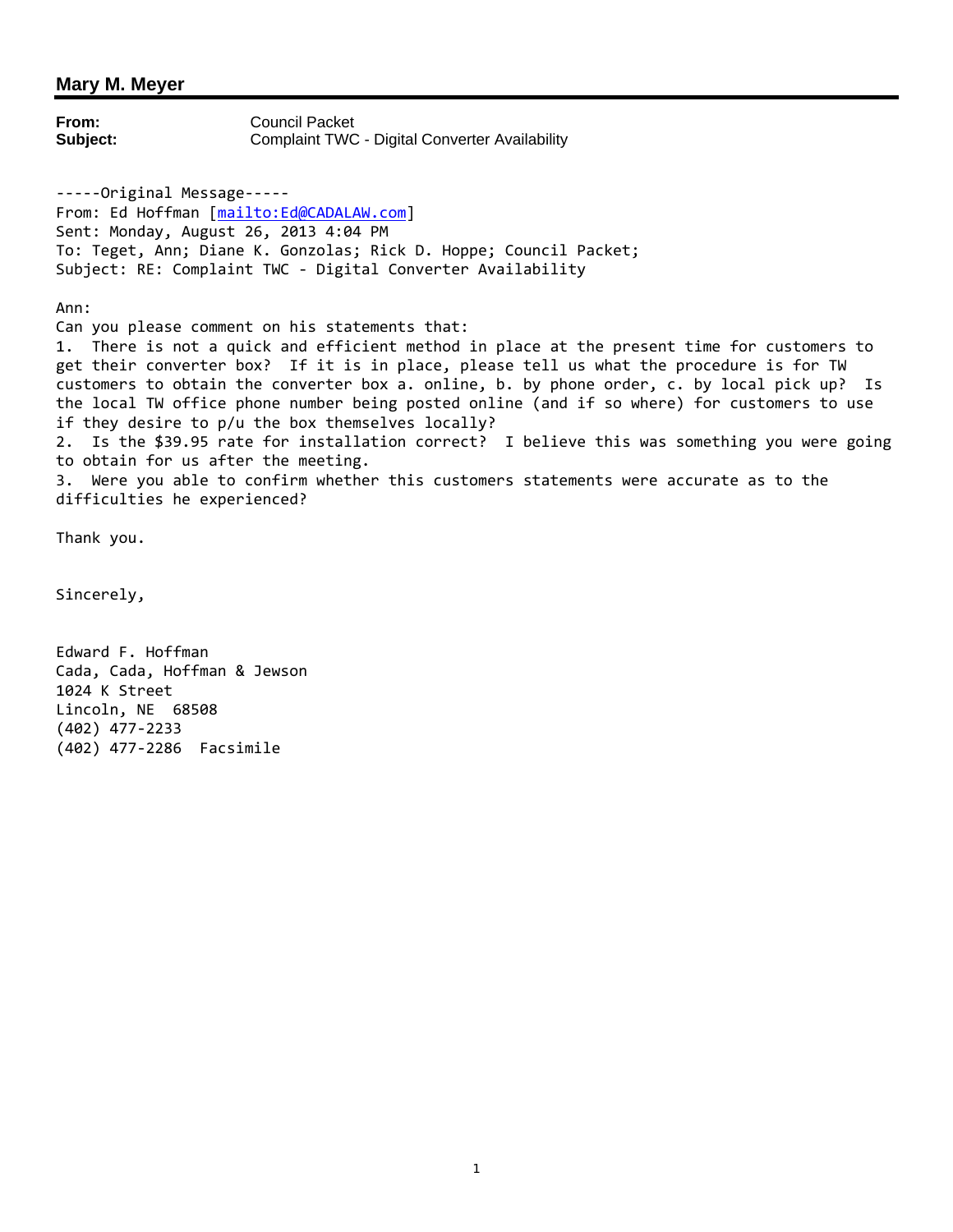### OFFICE OF TREASURER, CITY OF LINCOLN, NEBRASKA

### **August 26, 2013**

### TO: **MAYOR CHRIS BEUTLER & CITY COUNCIL MEMBERS**

### FROM: **FINANCE DEPARTMENT / CITY TREASURER**

### SUBJECT: MONTHLY CITY CASH REPORT

The records of this office show me to be charged with City cash as follows at the close of business July 31, 2013

| Cash Balance on July 31, 2013      | 280,305,562.48    |
|------------------------------------|-------------------|
| Less Total Credits July 1-31, 2013 | (42, 128, 041.00) |
| Plus Total Debits July 1-31, 2013  | 55.167.035.83     |
| <b>Balance Forward</b>             | 267.266.567.65    |

I desire to report that such City cash was held by me as follows which I will deem satisfactory unless advised and further directed in the matter by you.

| U. S. Bank Nebraska, N.A.            | \$<br>4,891,718.01      |
|--------------------------------------|-------------------------|
| Wells Fargo Bank                     | \$<br>(115, 946.85)     |
| Wells Fargo Bank Credit Card Account | \$<br>(96, 830.80)      |
| Cornhusker Bank                      | \$<br>65,150.53         |
| First Nebraska Bank                  | \$<br>5,857.09          |
| Pinnacle Bank                        | \$<br>33,216.77         |
| Union Bank & Trust Company           | \$<br>91,602.60         |
| West Gate Bank                       | \$<br>13,645.82         |
| Idle Funds - Short-Term Pool         | \$<br>35,272,646.10     |
| Idle Funds - Medium-Term Pool        | \$<br>240, 115, 434. 35 |
| Cash, Checks and Warrants            | 29,068.86               |
| Total Cash on Hand July 31, 2013     | 280,305,562.48          |

The negative bank balances shown above do not represent the City as overdrawn in these bank accounts. In order to maximize interest earned on all City funds, deposits have been invested prior to the Departments' notification to the City Treasurer's office of these deposits; therefore, these deposits are not recorded in the City Treasurer's bank account balances at month end.

I also hold as City Treasurer, securities in the amount of \$78,702,776.80 representing authorized investments of the City's funds.

**ATTEST:** 



Melinda J. Jones, City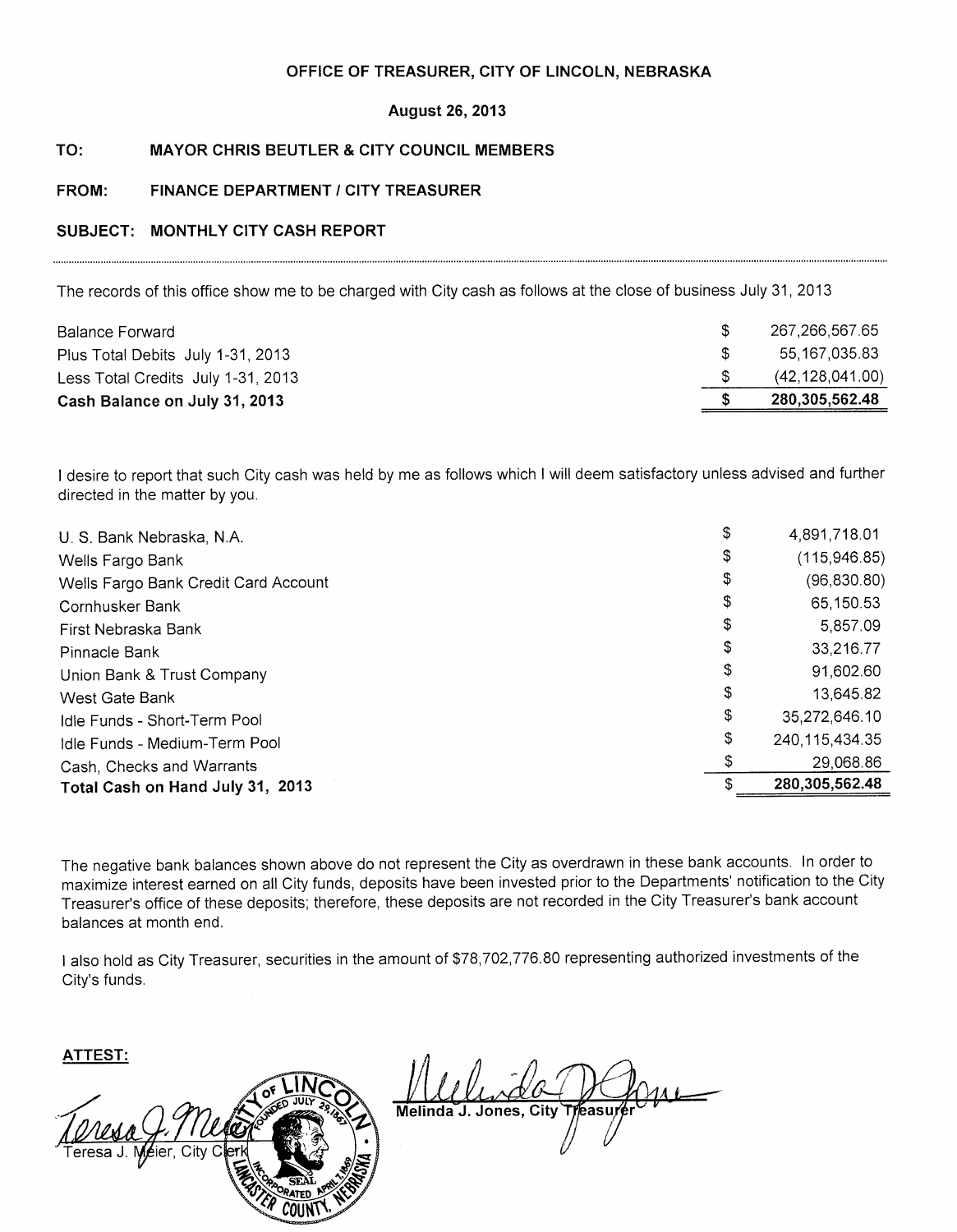# CITY OF LINCOLN - PLEDGED COLLATERAL STATEMENT AS OF JULY 31, 2013

| DESCRIPTION            | <b>CUSIP</b> | MATURITY DATE   ORIGINAL FACE |                 | CURRENT PAR     | MARKET PRICE   MARKET VALUE |                 |
|------------------------|--------------|-------------------------------|-----------------|-----------------|-----------------------------|-----------------|
| <b>FHLB1.6</b>         | 313378X63    | 04/25/2018                    | \$500,000.00    | \$500,000.00    |                             |                 |
| <b>FHLB STEP-UP</b>    | 8<br>313379V | 06/27/2019                    | \$1,000,000.00  | \$1,000,000.00  |                             |                 |
| FHLB5.0                | 313372HX5    | 02/18/2021                    | \$500,000.00    | \$500,000.00    |                             |                 |
| HLB 3.69               | 3133753M7    | 08/02/2021                    | \$500,000.00    | \$500,000.00    |                             |                 |
| <b>CORNHUSKER BANK</b> |              | TOTAL PLEDGED                 | \$2,500,000.00  | \$2,500,000.00  |                             |                 |
| FNMAU                  | 3136FTS83    | 02/28/2017                    | \$500,000.00    | \$500,000.00    |                             |                 |
| INION BANK AND TRUST   |              | <b>TOTAL PLEDGED</b>          | \$500,000.00    | \$500,000.00    |                             |                 |
| FHLMC GOLD POOL L00015 | 3128DFAQ1    | 09/01/2035                    | \$5,539,520.00  | \$1,919,531.92  | $\frac{65}{1}$              | \$2,014,783.51  |
| FHLMC GOLD POL L00022  | 3128DFAX6    | 11/01/2035                    | \$13,815,000.00 | \$4,474,753.93  | 1.07                        | \$4,804,536.58  |
| FHLMC GOLD POOL E99143 | 3128H7EQ1    | 09/01/2018                    | \$80,000,000.00 | \$6,901,539.20  | 1.06                        | \$7,285,763.76  |
| <b>JSBANK</b>          |              | TOTAL PLEDGED                 | \$99,354,520.00 | \$13,295,825.05 |                             | \$14,105,083.85 |
|                        |              |                               |                 |                 |                             |                 |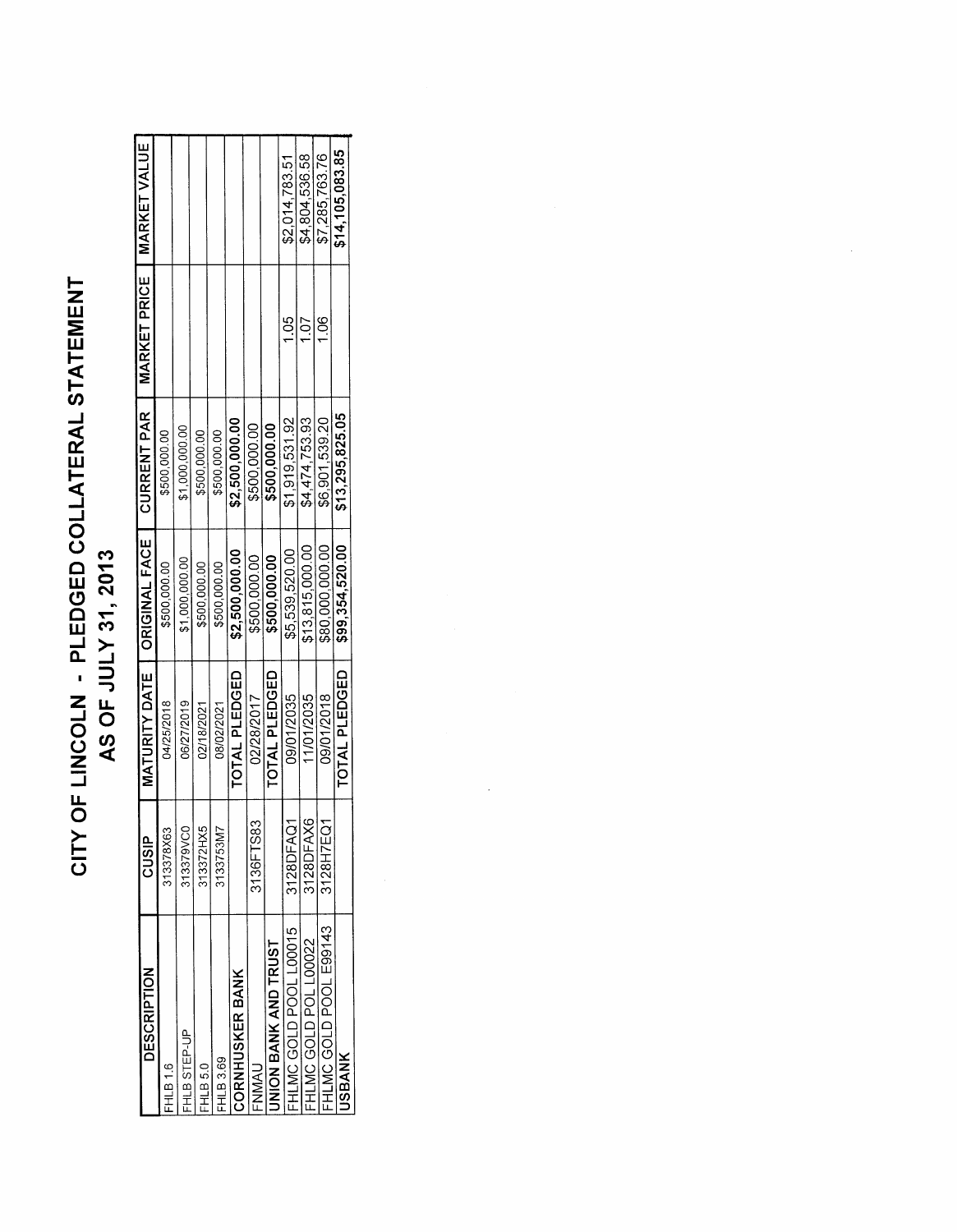

This is a list of the administrative approvals by the Planning Director from August 20, 2013 through August 26, 2013:

**Administrative Amendment No. 13059** to Special Permit No. 621, Normandy Square Community Unit Plan, approved by the Planning Director on August 20, 2013, requested by Steve Martindale, to allow for the reduction of a rear yard setback from 21.4 feet to 12 feet for the reconstruction of a deck, on property generally located at S.  $20<sup>th</sup>$  St. and Old Cheney Rd. (1911 King Arthur Court).

**Administrative Amendment No. 13060**, approved by the Planning Director on August 21, 2013, requested by Real Growth, LLC., to rescind Special Permit No. 1697, Ashbrook Community Unit Plan, on property generally located at N. 1<sup>st</sup> St. and W. Belmont Ave.

**Administrative Amendment No. 13051** to Use Permit No.130A, Pioneer Woods Commercial Center, approved by the Planning Director on August 26, 2013, requested by Olsson Associates, to increase the floor area by 4,500 square feet for a total of 34,500 square feet for Lot 10, and from 172,000 square feet to 176,500 square feet for the center overall, on property generally located on the northeast corner of S. 70<sup>th</sup> St. and Pioneers Blvd.

> **City/County Planning Department 555 S. 10th Street, Ste. 213 • Lincoln NE 68508 (402) 441-7491**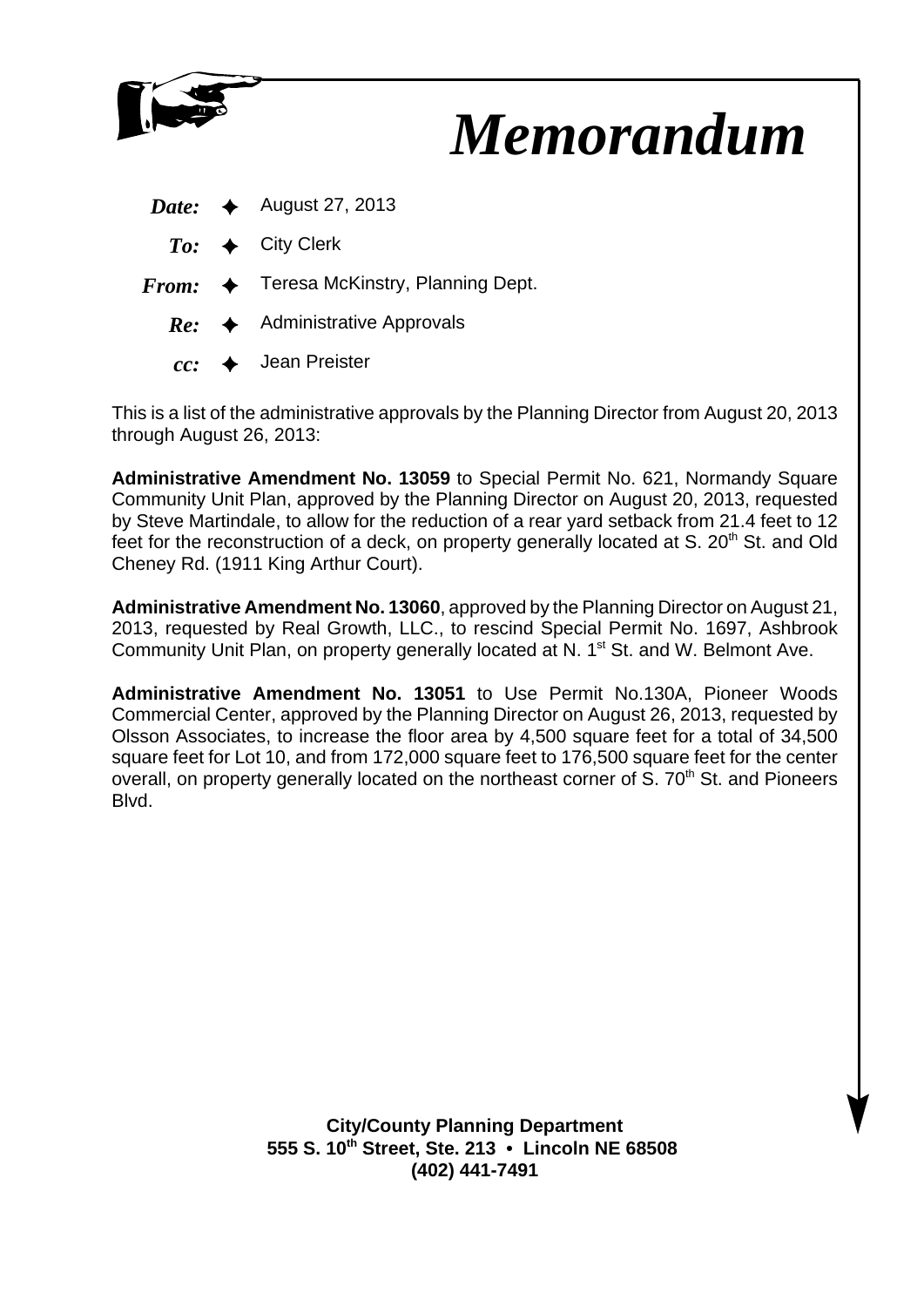

August 28, 2013

# **City of Lincoln Water Main Replacement Project #702707 S. 33<sup>rd</sup> St; Smith St. to South St.**

## **Maintenance of Your Property and the Adjacent City Right-of-Way**

The contractor has completed this project adjacent to your property and restored the vegetation in the disturbed areas during construction. The sodding was completed according to the specifications and was maintained by the contractor for the past two weeks.

**This notice will serve as your notification that you will now be responsible to water and maintain the sodded areas of the public right-of-way as per Lincoln Municipal Code 12.20.035**. The sod was inspected on August 27, 2013, and is considered to be alive and growing. The high temperatures and wind have caused some browning after the initial placement, but the grass is re-growing in these areas. We will return on September 10, 2013, and perform a final walk-thru of the project to determine what sod has not survived. Should you see any areas outlined with pink paint, those have been marked for sod replacement and we have given the locations to the contractor.

Please contact my office with any questions or concerns.

Tim Byrne Project Manager 402-441-7711 [tbyrne@lincoln.ne.gov](mailto:tbyrne@lincoln.ne.gov)

702707 Adv TB alcj.wpd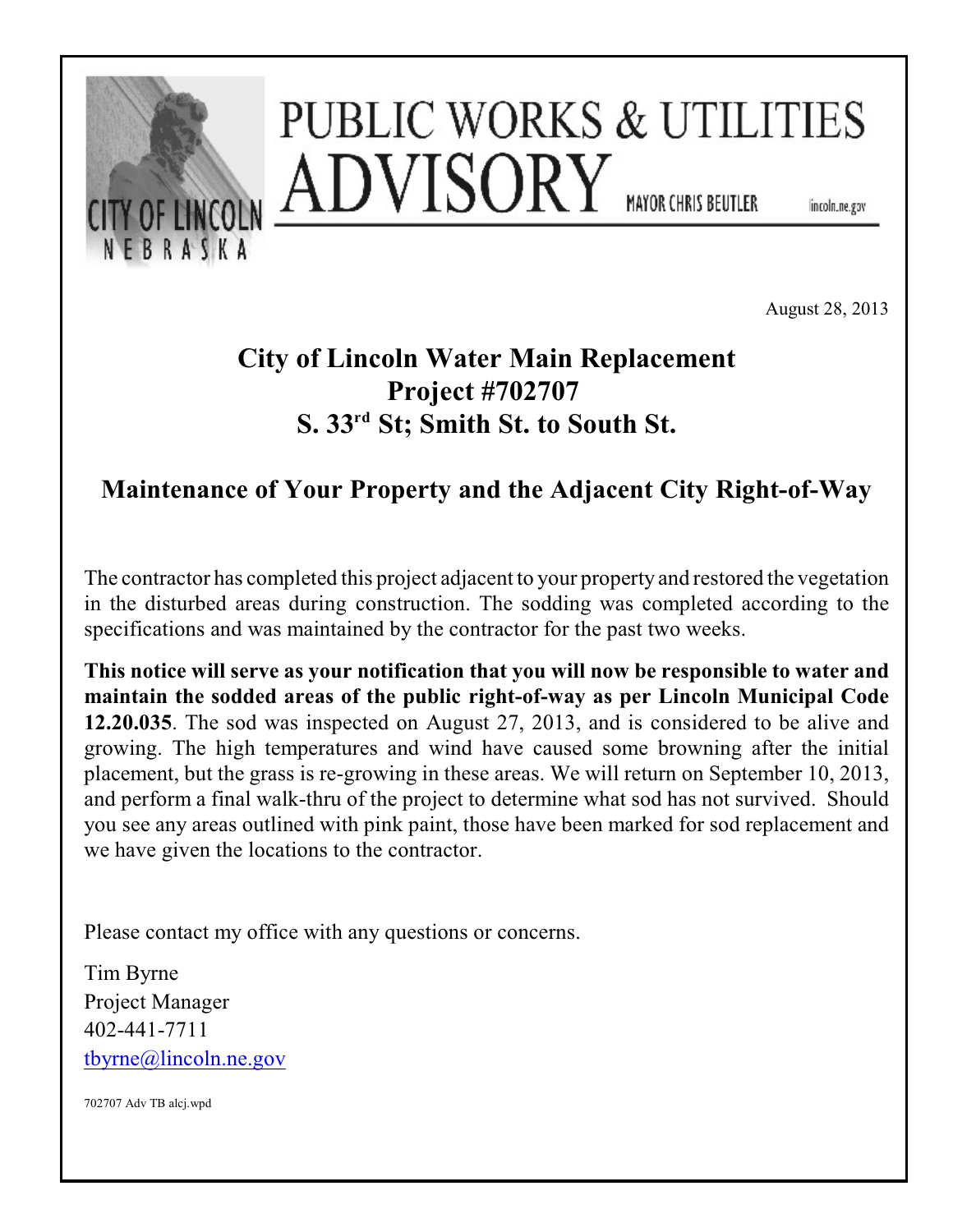| From:    | Mary Liska [liskamary@gmail.com]    |
|----------|-------------------------------------|
| Sent:    | Tuesday, August 27, 2013 1:00 PM    |
| To:      | <b>Council Packet</b>               |
| Subject: | panhandlers/beggars in parking lots |

### Dear City Council Members;

I am concerned about the numbers of beggars or panhandlers that are overtaking our public spaces. I went to the Taco Bell near 27th and Cornhusker this weekend and there were one to two beggars at every entrance and exit. Not only that, they were approaching cars that were at businesses. I was in line at Taco Bell with a car in front of me and a car in back of me - basically trapped alone in my car. One of these men came up to my window and knocked begging for money, I felt coerced under the circumstances (trapped) to give him. After I gave him the change from my car, he then wanted me to buy him food and have him meet me in the exit lane. This is not acceptable. I feel like I was robbed. Like I HAD to give him money because I could not go backwards or forwards in my vehicle. I wanted to tell him to go to the city mission but I was afraid to do more than give him money. I will not go to Taco Bell or any other place like this if I am in danger of being blocked in and accosted. This is a problem at all of the entrances and exits of the businesses from along 27th street at Cornhusker to well past Superior street where Walmart, HyVee, and Toys R Us are located. Please fix this dangerous situation!

Recently a man was killed at the bottom of my street - half a block from my home on 14th and Benton. This used to be a good safe neighborhood to raise children in. Now we have vagrants just blocks away accosting old ladies in cars. Can't something be done to remove these people from these properties? Thank you.

Mary Liska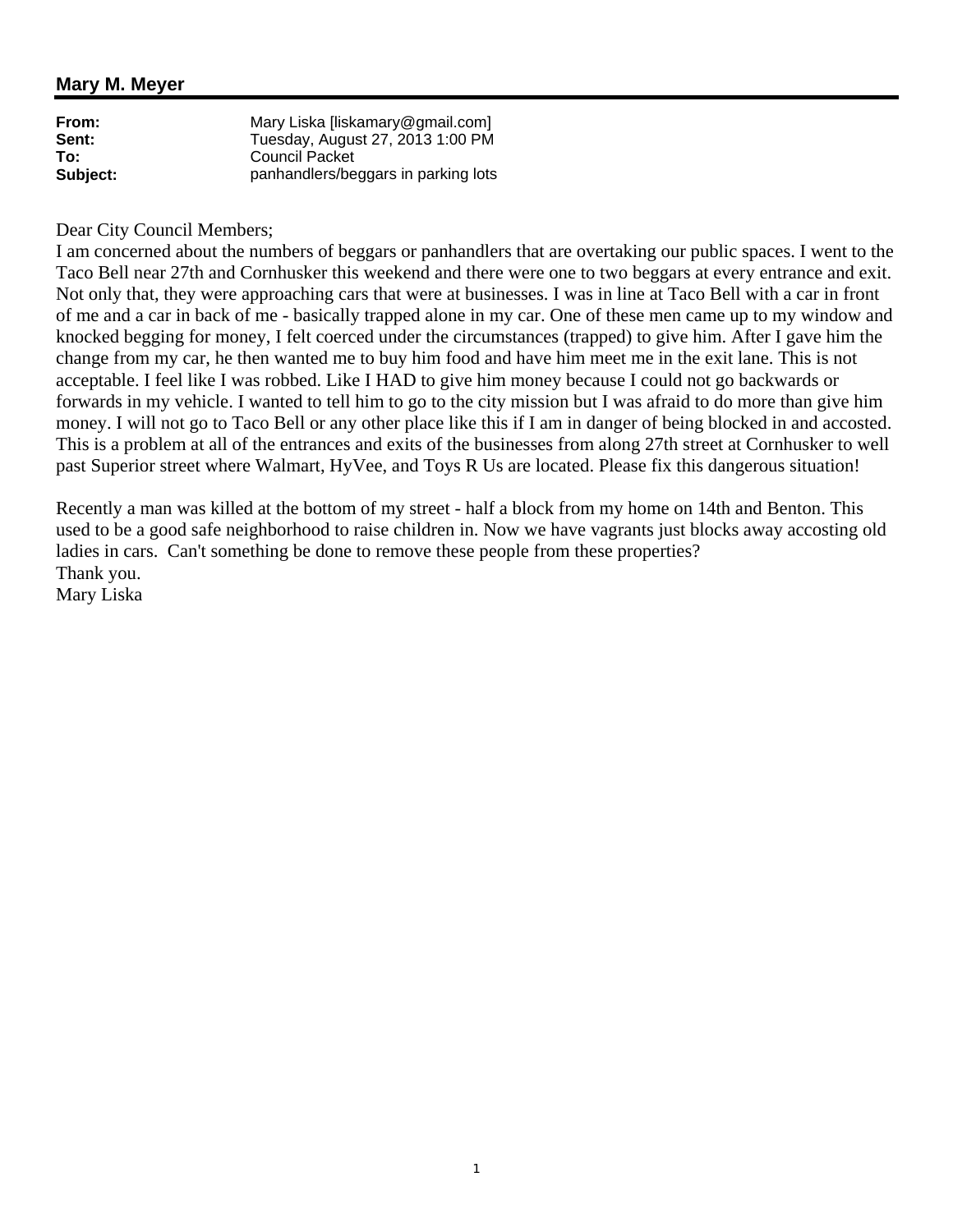**From:** Carl B. Eskridge<br> **Sent:** Tuesdav. Augus **Sent:** Tuesday, August 27, 2013 4:35 PM **To:** liskamary@gmail.com **Cc:** Mary M. Meyer; Doug Emery; James W Peschong; Rodney M. Confer **Subject:** FW: panhandlers/beggars in parking lots

Dear Ms. Liska,

Thank you for your email reporting the problems that you experience on N. 27th Street last weekend. I can fully imagine the fear that you felt when confronted while in the Taco Bell Drive-Through. We will work with Lincoln Police, the City Attorney, property owners, and businesses in addressing this problem. As our city grows, we want to make sure that Lincoln continues to be the safe and secure community that we all love.

Carl Eskridge Lincoln City Council District 4, NW Lincoln

**From:** Mary Liska [mailto:liskamary@gmail.com] **Sent:** Tuesday, August 27, 2013 1:00 PM **To:** Council Packet **Subject:** panhandlers/beggars in parking lots

### Dear City Council Members;

I am concerned about the numbers of beggars or panhandlers that are overtaking our public spaces. I went to the Taco Bell near 27th and Cornhusker this weekend and there were one to two beggars at every entrance and exit. Not only that, they were approaching cars that were at businesses. I was in line at Taco Bell with a car in front of me and a car in back of me - basically trapped alone in my car. One of these men came up to my window and knocked begging for money, I felt coerced under the circumstances (trapped) to give him. After I gave him the change from my car, he then wanted me to buy him food and have him meet me in the exit lane. This is not acceptable. I feel like I was robbed. Like I HAD to give him money because I could not go backwards or forwards in my vehicle. I wanted to tell him to go to the city mission but I was afraid to do more than give him money. I will not go to Taco Bell or any other place like this if I am in danger of being blocked in and accosted. This is a problem at all of the entrances and exits of the businesses from along 27th street at Cornhusker to well past Superior street where Walmart, HyVee, and Toys R Us are located. Please fix this dangerous situation!

Recently a man was killed at the bottom of my street - half a block from my home on 14th and Benton. This used to be a good safe neighborhood to raise children in. Now we have vagrants just blocks away accosting old ladies in cars. Can't something be done to remove these people from these properties? Thank you. Mary Liska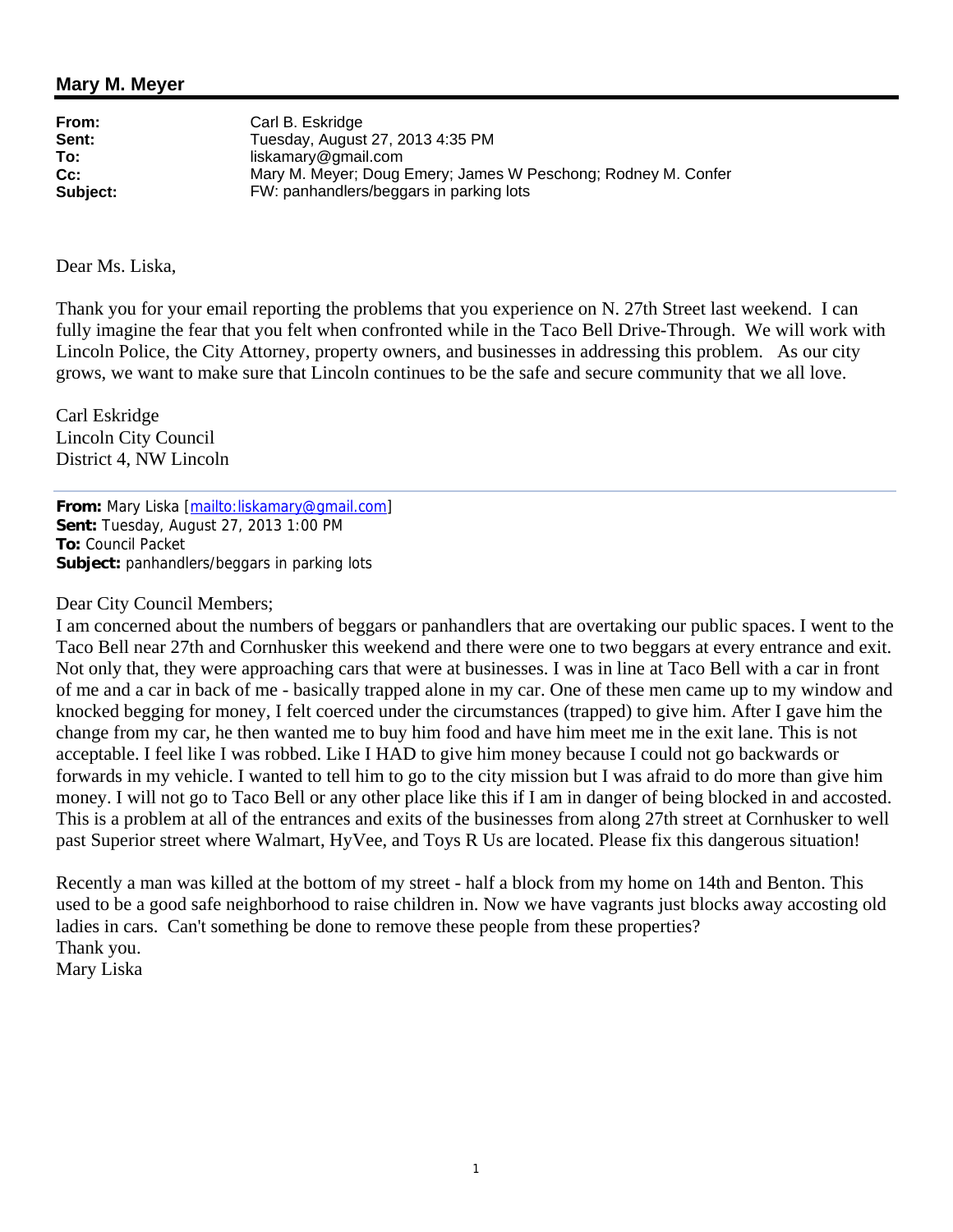| From:    | Jim Peschong [lpd332@CJIS.LINCOLN.NE.GOV]    |
|----------|----------------------------------------------|
| Sent:    | Tuesday, August 27, 2013 5:03 PM             |
| To:      | Mary M. Mever                                |
| Subject: | RE: Beggars and Panhandlers in Public Spaces |

Mary,

I to received the email and below is the response that I sent to Ms. Liska.

Jim Peschong Chief of Police

-----Original Message----- From: Jim Peschong [mailto:lpd332@cjis.lincoln.ne.gov] Sent: Tuesday, August 27, 2013 5:01 PM To: 'liskamary@gmail.com' Cc: Brian Jackson (LPD742@cjis.lincoln.ne.gov); Anthony Butler (LPD744@cjis.lincoln.ne.gov); 'Leirion Gaylor Baird'; 'Carl B. Eskridge'; 'Lin Quenzer'; 'Jim Peschong' Subject: RE: Beggars and Panhandlers in Public Spaces

Ms. Liska,

I too am very concerned about the number of beggars/panhandlers that we are experiencing in the City. The police department actively tries to address this issue when there is a violation of the law or when a private property owner is trying to deal with this issue.

One of the issues that I believe has contributed to an increase in the presence of panhandling is its success. Generally speaking it is not against the law to panhandle, but within a few exceptions. If a person panhandles, asks for money, and there is a relatively good success rate of receiving it, the word quickly gets around within the transient population and more individuals come into the area to profit from it. The best thing that any citizen can do to reduce this growing problem is to give their donation to organizations who help deal with the underlying problems of poverty, addiction, homelessness and mental illness issues, rather than giving money directly to panhandlers. Giving cash directly to a transient/panhandler only encourages the behavior and in many cases the donation actually goes immediately to the nearest liquor store.

However, the options that the police department has available to them when this type of activity takes place on private property is very limited, especially if the property owner is ok with this behavior. I do not know if Taco Bell is ok with allowing this type of activity on their premises or not. However, I will ask Captain Butler, who heads up the NW Team, to have an officer check in with the business to see what their practice is. If they do not wish to allow this activity on their property, we will certainly provide them with the necessary guidance on this matter. We will suggest that the manager contact the individuals who are panhandling and ask them to leave their property. If the individual will not leave, the manager should call the police and we will send an officer out to cite or arrest the person

for Trespassing.

However, there are businesses around town that chose to allow this type of activity on their property. Several of the businesses are located in the 27th & Superior area. Again, individuals who chose to do this become aware of these areas and at time test other areas. If they are allowed to do it, it only encourages more of this behavior which many times disturbs and frustrates other citizens. Sometimes the only alternative for citizens who feel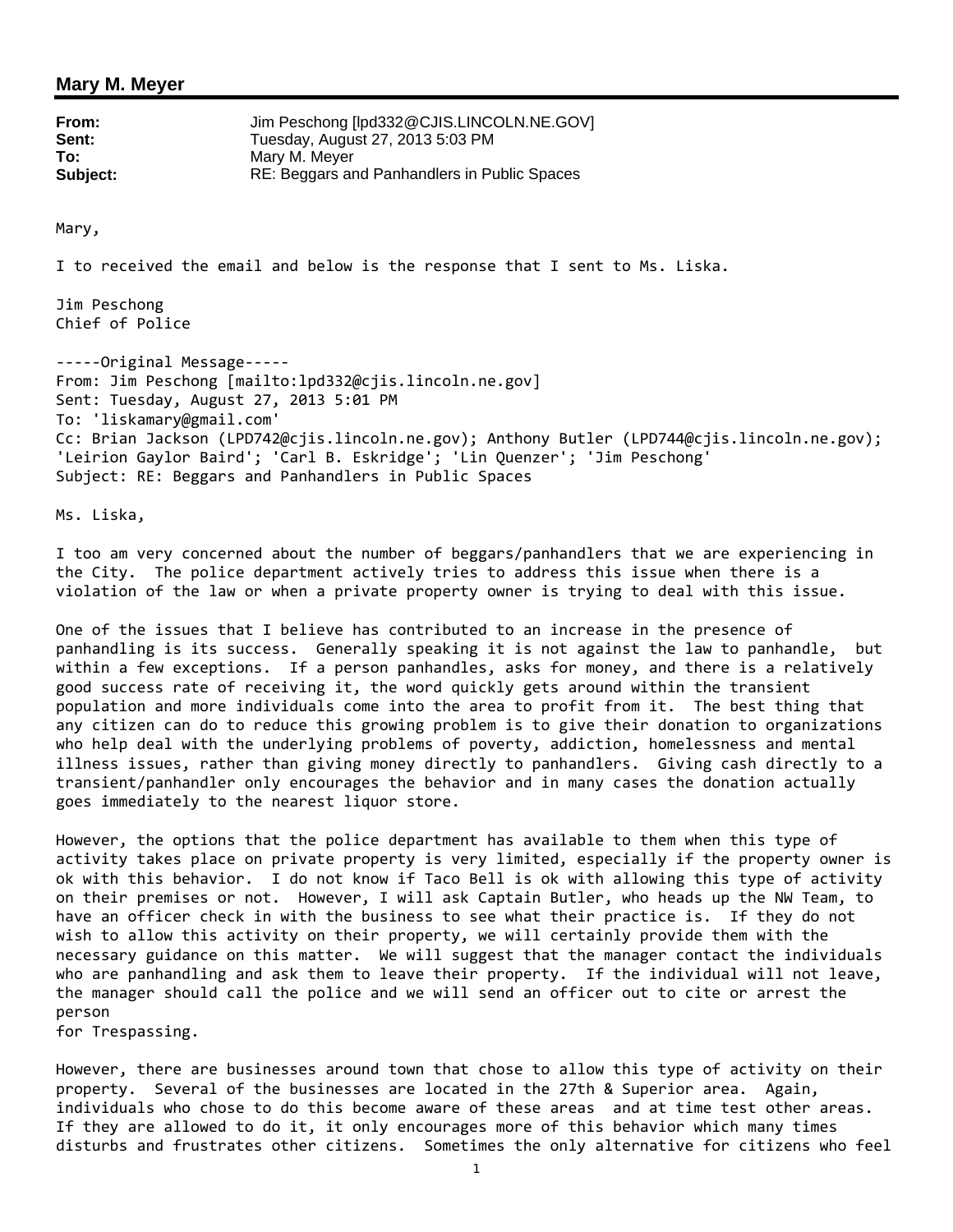uncomfortable with this types of activity around them is to avoid these places. But we are always willing to work with any business that is trying to discourage this behavior and make citizens feel comfortable and safe.

FYI, below is our Panhandling City ordinance. Again, though this deals with public property and not private property.

9.20.080 Panhandling.

(a) As used in this section, panhandling shall mean any solicitation made in person upon any street, public place or park in the city, in which a person requests an immediate donation of money or other gratuity from another person, and includes but is not limited to seeking donations:

(1) By vocal appeal; and,

(2) Where the person being solicited receives an item of little or no monetary value

he transaction is in substance a donation.

(3) However, panhandling shall not include the act of passively

standing or sitting.

(b) It shall be unlawful for any person to knowingly or intentionally engage in an act of panhandling on any day after sunset, or before sunrise.

(c) It shall be unlawful for any person to knowingly or intentionally engage in an act of panhandling when either the panhandler or the person being solicited is located at any of the following locations; at a bus stop; in any public transportation vehicle or public transportation facility; in a vehicle which is parked or stopped on a public street or alley; in a sidewalk café; or within twenty (20) feet in any direction from an automatic teller machine or entrance to a bank.

(d) It shall be unlawful for any person to knowingly or intentionally engage in an act of panhandling by aggressive solicitation. Aggressive solicitation shall mean:

(1) Touching the solicited person without the solicited person's consent.

 (2) Panhandling a person while such person is standing in line and waiting to be admitted to a commercial establishment;

 (3) Blocking the path of a person being solicited, or the entrance to any building or vehicle;

(4) Following a person who walks away from the panhandler after being solicited if

 that conduct is intended to or is likely to cause a reasonable person to be fearful of imminent bodily

harm or to feel intimidated to make a donation;

 (5) Using profane or abusive language, either during the solicitation or following a refusal to make a donation;

 (6) Intentionally, knowingly, or recklessly making any statement, gesture, or other communication which would cause a reasonable person to be fearful of imminent bodily harm or

to feel intimidated to make a donation.

(e) It shall be unlawful for any person to knowingly or intentionally panhandle in a group of two (2) or more persons. (Ord. 18371 §1; May 24,

2004: prior Ord. 15621 §8; July 9, 1990: P.C.

§9.52.230: Ord. 13762 §26; February 13, 1984: Ord. 3489 §21-223; July 6, 1936).

I hope this helps, some.

Jim Peschong Chief of Police

Subject: Beggars and Panhandlers in Public Spaces